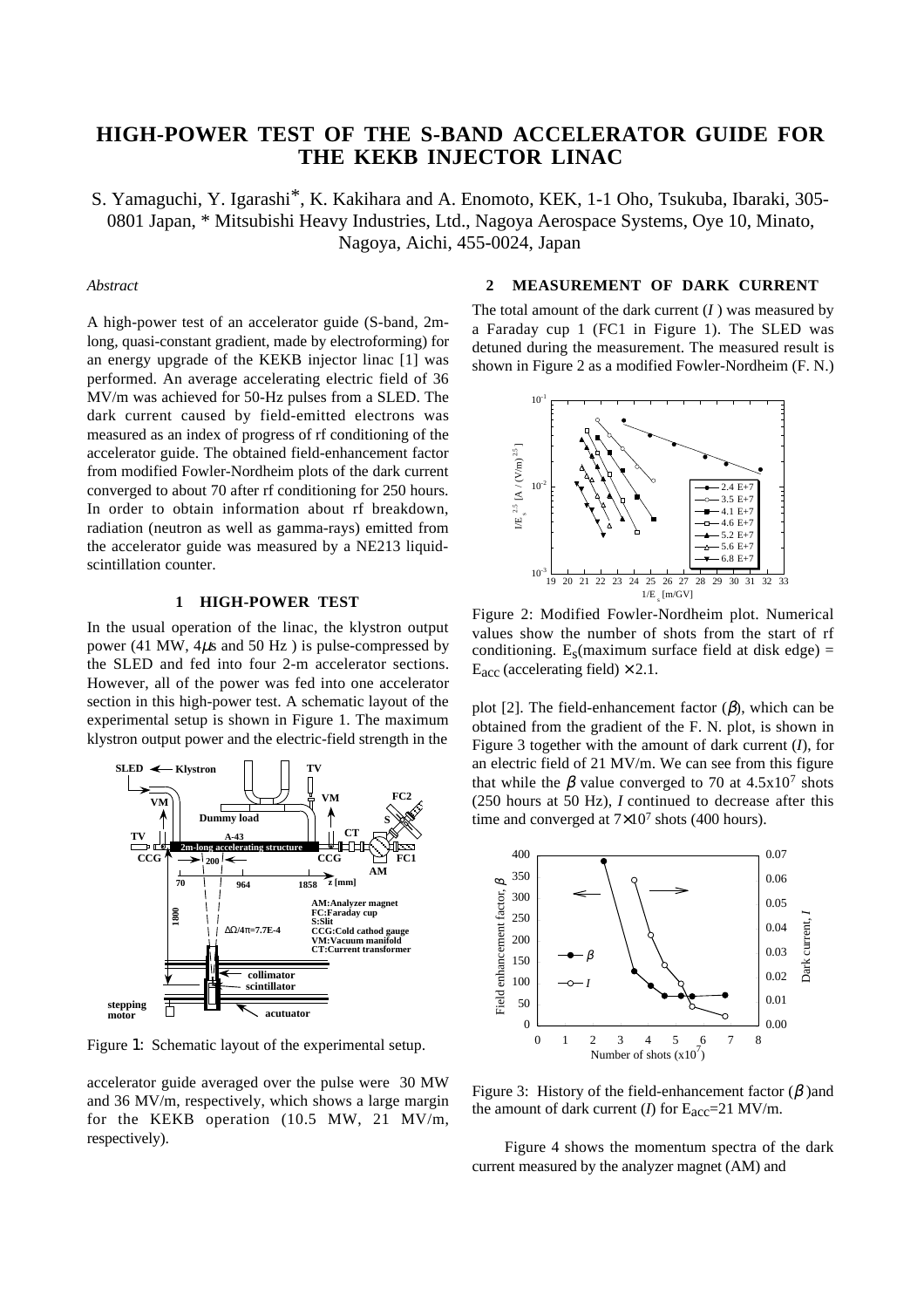

Figure 4: Momentum spectra of the dark current for an average electric field strength of 33.5, 35.7, 36.4 MV/m.

Faraday cup 2 (FC2). It is observed that the peak energy is much lower than the accelerating energy (about 70 MeV), calculated from accelerating gradient and structure length.

#### **3 MEASUREMENT OF RADIATION**

In order to obtain information about rf breakdown, radiation (neutrons as well as γ-rays) emitted from the accelerator guide was measured with a NE213 liquidscintillation counter ( 51 mm in diam. by 51 mm in height) using a pulse-shape discrimination technique. A schematic diagram of the electronic circuit is shown in Figure 5.



Figure 5: Schematic diagram of the electronic circuit.

We first, examined the dependency of the count rate of radiation on the gate width  $(t_w)$  and gate delay  $(t_d)$  time. Figure 6 shows the relation between the rf pulse and gate signal width and delay. It is shown in Fig. 7 that radiation (both γ-rays and neutrons) is uniformly emitted during a pulse at the location  $z = 964$  mm; however, at  $z = 1858$ mm (near output coupler) and  $t_w = 1 \mu s$ , neutrons



Figure 6: Relation between the rf pulse and gate signal. The gate is open for the black area.



Figure 7: Count rate of radiation for various vs. gate delay for various gate widths and locations. (a) z=964, γrays, (b) z=964, neutrons, (c) z=1858, γ-rays, (d) z=1858, neutrons.

at the pulse's edge are five-times more than that at the middle region of the pulse. This fact suggests that rf breakdown can easily occur at a pulse's edge. In the measurement mentioned below,  $t_w$  and  $t_d$  were fixed as  $4\mu s$ .



Figure 8: Dependence of the count rate on the detector position. (a) γ-rays, (b) neutrons.

Figure 8 shows the dependence of the count rate of radiation on the detector position. A glance at the figure